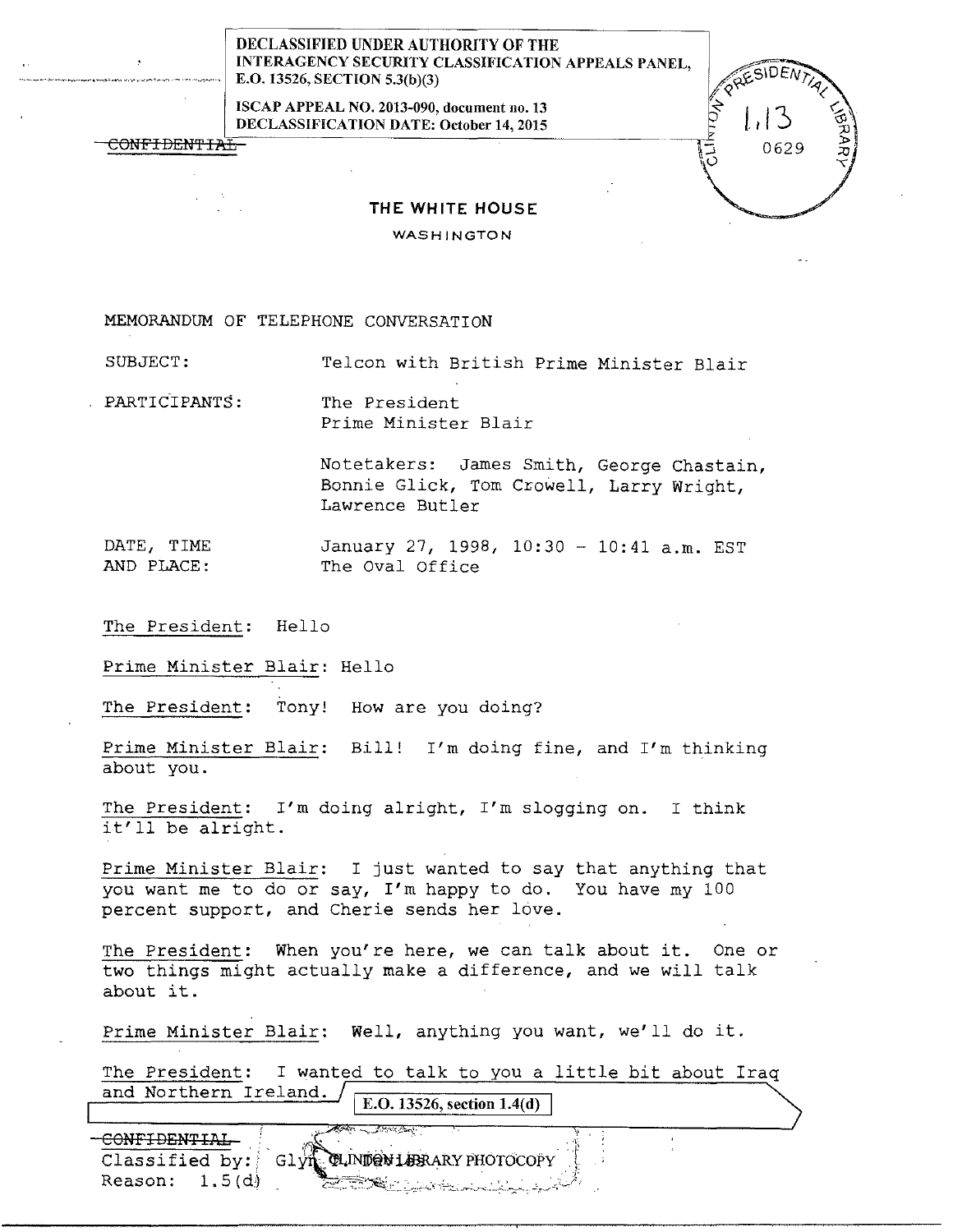| CONFIDENTIAL          | $\overline{2}$                        |  |
|-----------------------|---------------------------------------|--|
|                       | $\mathcal{L}^{(1)}$                   |  |
|                       |                                       |  |
|                       |                                       |  |
|                       |                                       |  |
|                       |                                       |  |
|                       |                                       |  |
|                       |                                       |  |
|                       | E.O. 13526, section 1.4(d)            |  |
|                       |                                       |  |
|                       |                                       |  |
|                       |                                       |  |
|                       |                                       |  |
|                       |                                       |  |
|                       |                                       |  |
|                       |                                       |  |
|                       |                                       |  |
| Prime Minister Blair: |                                       |  |
|                       |                                       |  |
|                       |                                       |  |
|                       | E.O. 13526, section 1.4(b)(d)         |  |
|                       |                                       |  |
|                       |                                       |  |
|                       |                                       |  |
|                       |                                       |  |
| The President:        | I really appreciate your saying that. |  |
|                       |                                       |  |
|                       |                                       |  |
|                       | E.O. 13526, section 1.4(d)            |  |
|                       |                                       |  |
|                       |                                       |  |
|                       |                                       |  |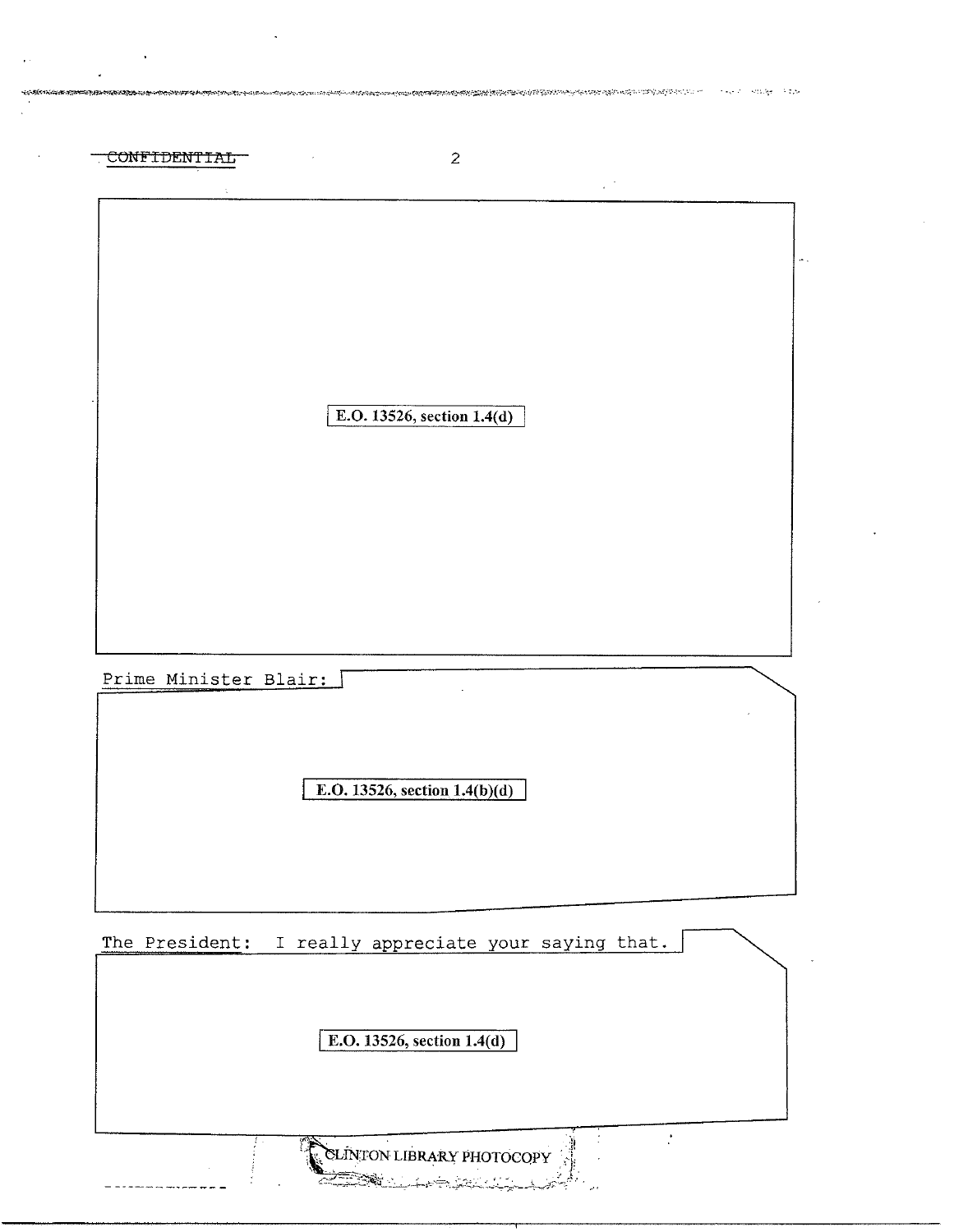CONFIDENTIAL 3

| Prime Minister Blair: I agree with that.                                                 |  |
|------------------------------------------------------------------------------------------|--|
|                                                                                          |  |
|                                                                                          |  |
|                                                                                          |  |
|                                                                                          |  |
|                                                                                          |  |
|                                                                                          |  |
| E.O. 13526, section $1.4(b)(d)$                                                          |  |
|                                                                                          |  |
|                                                                                          |  |
|                                                                                          |  |
|                                                                                          |  |
|                                                                                          |  |
|                                                                                          |  |
|                                                                                          |  |
| The President: I generally agree with that, but there's not a                            |  |
| lot of time left, we waited a long time, until the end of the<br>Muslim holy period. (e) |  |

Prime Minister Blair:  $\sqrt{\frac{\text{E.O. 13526, section 1.4(b)(d)}}{\text{E.O. 13526, section 1.4(b)(d)}}}}$ 

The President:

E.O. 13526, section 1.4(d)

Prime Minister Blair:

E.O. 13526, section  $1.4(b)(d)$ 

The President: Ok. (U)

Prime Minister Blair: What is your sense about the timing of this?  $H$ 

The President: It's going to take a couple of weeks to get together, but not much longer. I would imagine we will be ready to move with it not long after-you re here  $\sim$  (e)

 $~\sim~$  CONFIDENTIAL  $\sim$  CLINTON LIBRARY PHOTOCOPY "-:."=~---:~-~ -- -~~ "'"", ~-:~:.-.....-.:.\_\_~ --;;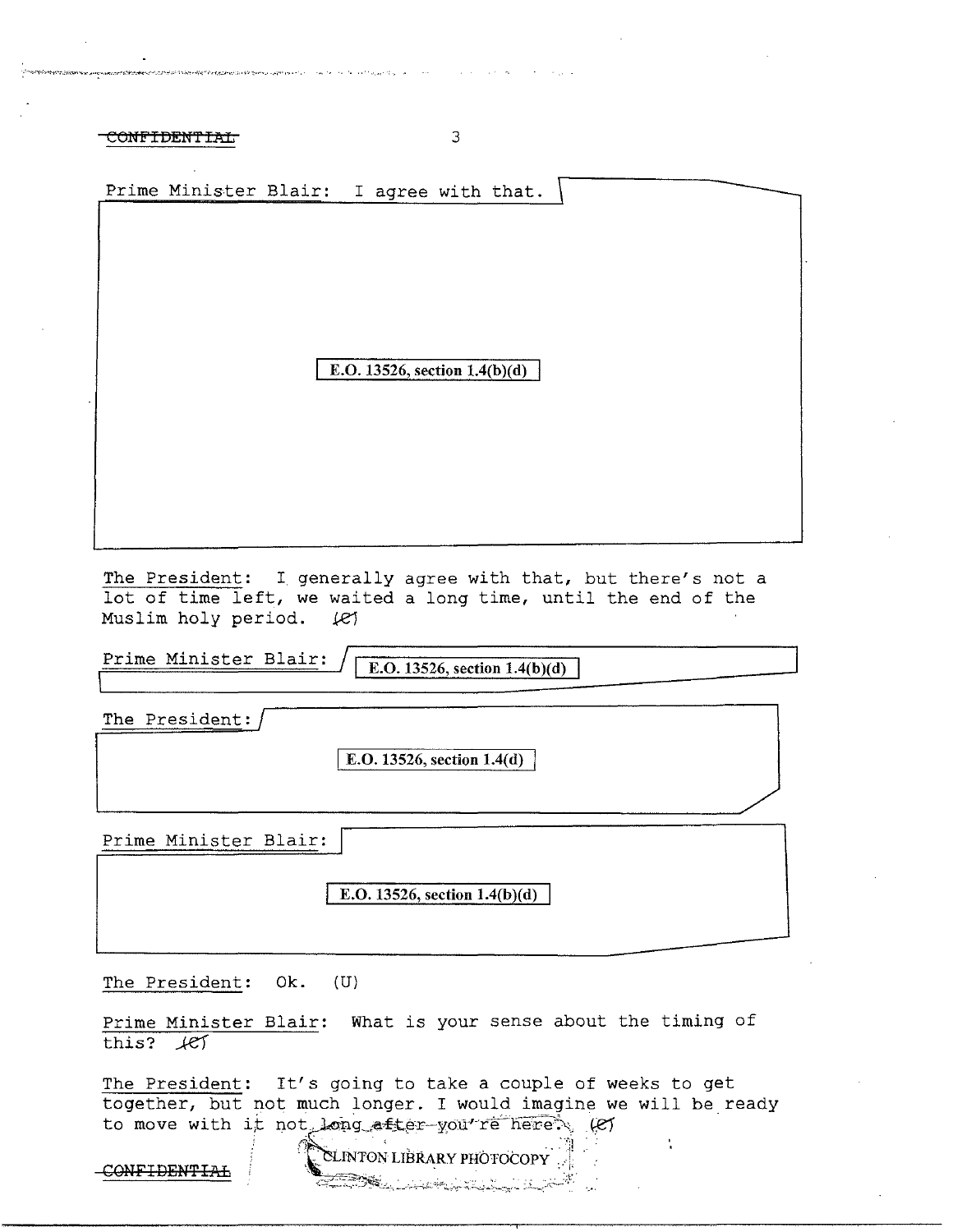-CONFIDENTIAL

Prime Minister Blair: So we should have a chance to talk about it when.  $\cancel{e}$ .

The President: We are on an open line, so I will have Sandy get with your people.  $+e^+$ 

E.O. 13526, section  $1.4(b)(d)$ 

Prime Minister Blair:

The President: Where are we on Northern Ireland, Loyalist  $violence?$   $\leftarrow$ 

Prime Minister Blair:

The President: So we need to work to keep them from doing that, right? let

| Prime Minister Blair:                                       |                                 |
|-------------------------------------------------------------|---------------------------------|
|                                                             |                                 |
|                                                             |                                 |
|                                                             |                                 |
|                                                             |                                 |
|                                                             |                                 |
| The President:<br>I ûn<br>>griai<br><b>IBRARY PHOTOCOPY</b> | E.O. 13526, section $1.4(b)(d)$ |
| المعار                                                      |                                 |

 $\overline{4}$ 

 $\sim 10$ 

 $\tilde{\chi}$